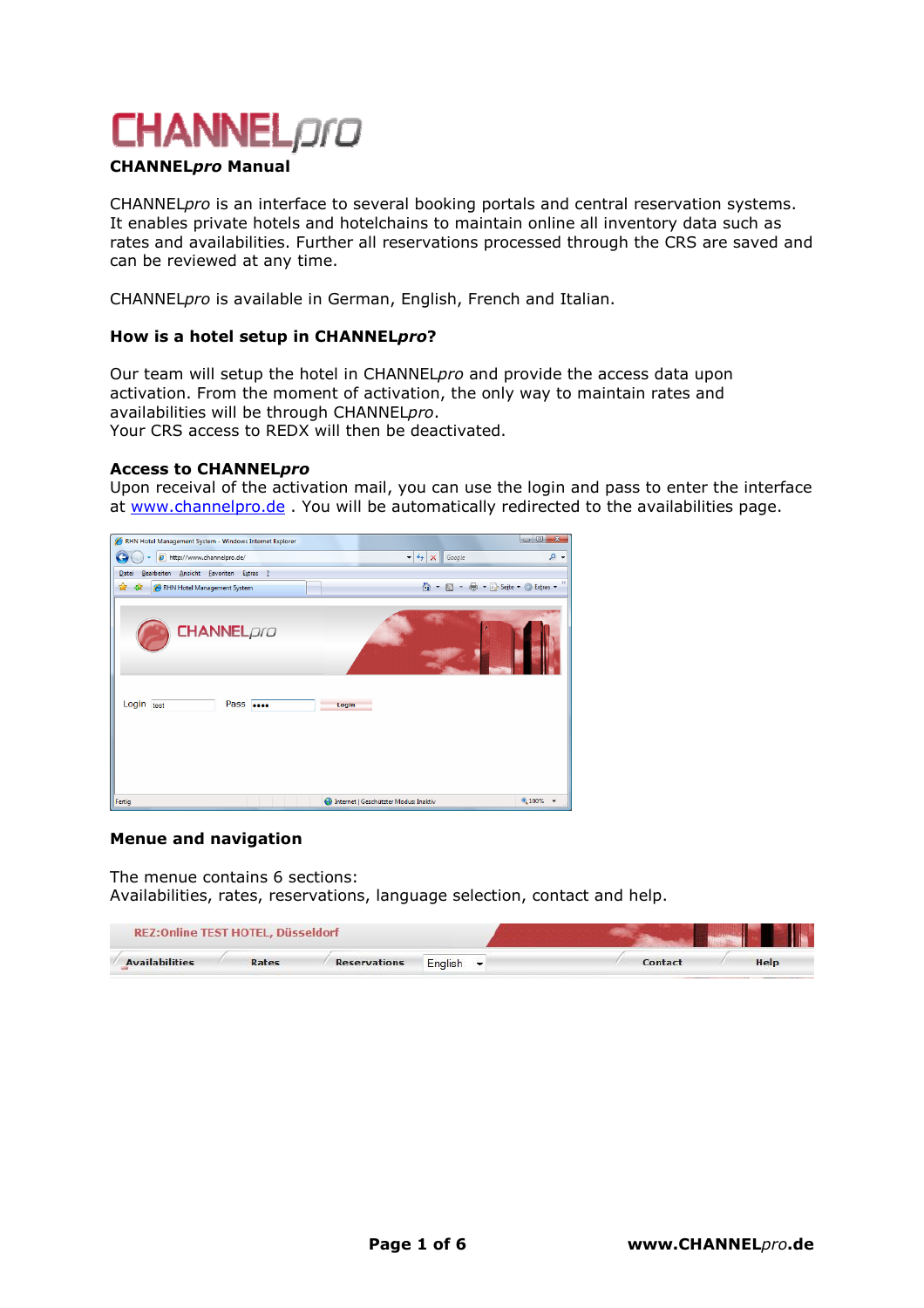# Availabilities

The availability page is portioned into "Standard/Room inventory entry" on the left hand side and "fast entry" on the right hand side.

At first choose a month, which you wish to maintain and click on "update".

| Month         | May 2007 -                           |
|---------------|--------------------------------------|
| Channel group | Room Inventory $\blacktriangleright$ |
|               | <b>Update</b>                        |
|               |                                      |

Room inventory

Please use  $\boxed{C}$  (CLOSE) to close a complete day or to set a room invetory to "zero".

Please use  $\boxed{\circ}$  (OPEN) to set the standard inventory for a complete day Of course you can change availabilities of a room type each day on its own with different inventories.

|     |    |             |                                                                                                                         |         |   | <b>Room Inventory</b><br>Save month |   |   |   |   |  |
|-----|----|-------------|-------------------------------------------------------------------------------------------------------------------------|---------|---|-------------------------------------|---|---|---|---|--|
| day |    |             | May 2007<br>Close<br>Open<br>C1T<br>A1T<br>A <sub>1</sub> D<br>B <sub>2</sub> T<br>B <sub>2</sub> D<br>B <sub>1</sub> D |         |   |                                     |   |   |   |   |  |
| Tu  | 15 | $\mathsf C$ |                                                                                                                         | Ō       | 5 | 5                                   | 5 | 5 | 5 | 5 |  |
| We  | 16 | c           |                                                                                                                         | Ø       | 5 | 5                                   | 5 | 5 | 5 | 5 |  |
| Th  | 17 | с           |                                                                                                                         | $\circ$ | 6 | 5                                   | 5 | 5 | 5 | 4 |  |
| Fr  | 18 | C           | 7                                                                                                                       | $\circ$ | 7 | 7                                   | 7 | 7 | 6 | 4 |  |
| Sa  | 19 | C           | 1                                                                                                                       | $\circ$ | 6 | 5                                   | 5 | 5 | 5 | 4 |  |
| Su  | 20 | c           |                                                                                                                         | $\circ$ | 6 | 5                                   | 5 | 5 | 5 | 4 |  |
| Mo  | 21 | с           |                                                                                                                         | Q       | 6 | 5                                   | 5 | 5 | 5 | 4 |  |
| Tu  | 22 | с           |                                                                                                                         | $\circ$ | 6 | 5                                   | 5 | 5 | 5 | 4 |  |

Please note: YOU HAVE TO CLICK ON "SAVE MONTH" to save your changes.

Save month

For your help the system has a "mouse over"description. Just roll your PC mouse over one of the fields an a short description wil be displayed.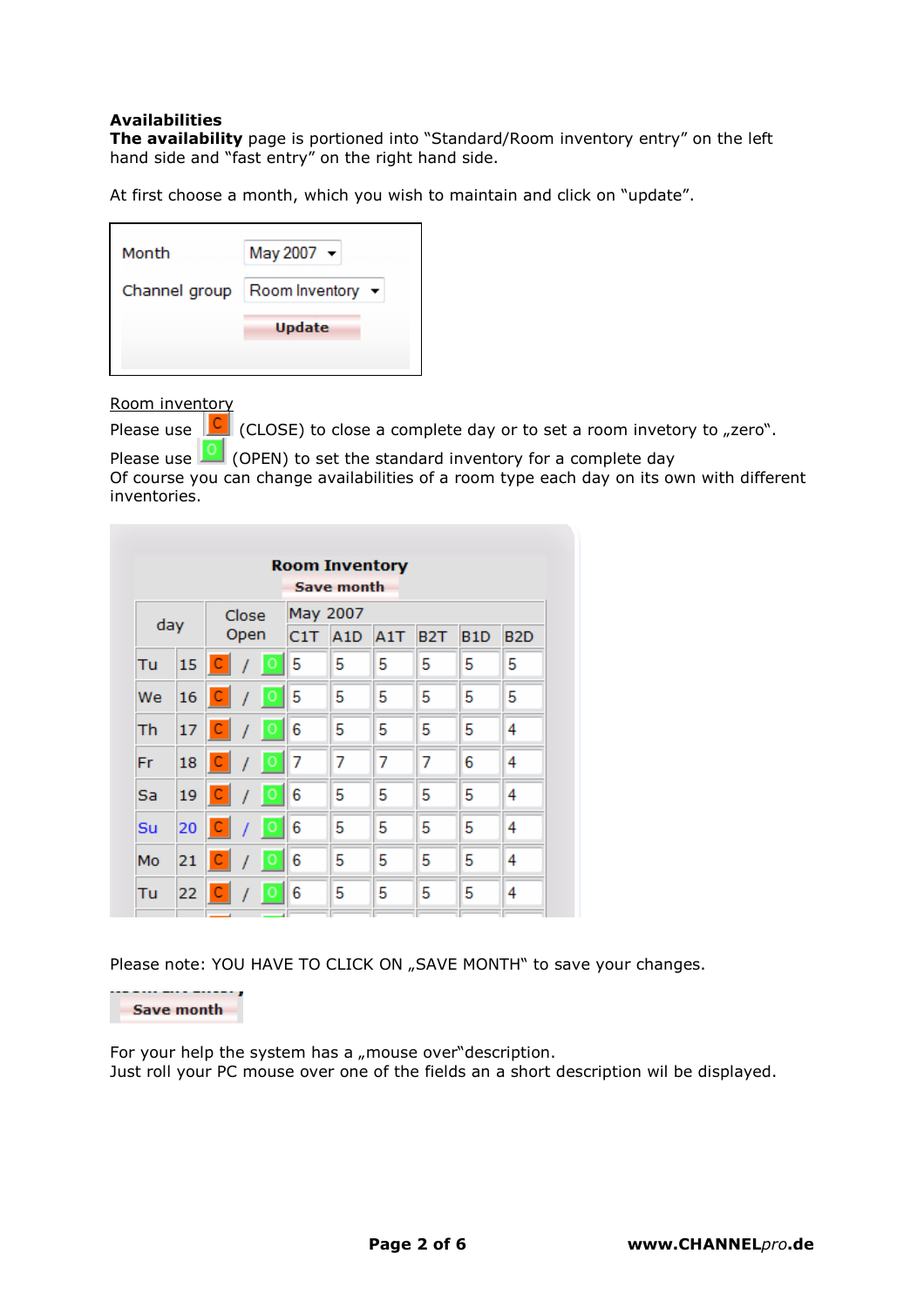|     |    |      |       |           |          | <b>Room Inventory</b> |                                                              |           |     |                  |  |  |  |
|-----|----|------|-------|-----------|----------|-----------------------|--------------------------------------------------------------|-----------|-----|------------------|--|--|--|
|     |    |      |       |           |          | Save month            |                                                              |           |     |                  |  |  |  |
|     |    |      | Close |           | May 2007 |                       |                                                              |           |     |                  |  |  |  |
| day |    | Open |       |           | C1T      | A1D                   | A1T                                                          | B2T.      | B1D | B <sub>2</sub> D |  |  |  |
| Tu  | 15 | C    |       | $\circ$   | 5        | 5                     |                                                              | Room type | A1T |                  |  |  |  |
| We  | 16 | C    |       | $\bullet$ | 5        | 5                     | De Luxe single room<br>norm. occupancy:1<br>max. occupancy:2 |           |     |                  |  |  |  |
| Th  | 17 | c    |       | $\bullet$ | 6        | 5                     |                                                              |           |     |                  |  |  |  |
| Fr  | 18 | с    |       | $\circ$   | 7        | 7                     | 7                                                            | 7         | 6   | 4                |  |  |  |
| Sa  | 19 | c    |       | $\circ$   | 6        | 5                     | 5                                                            | 5         | 5   | 4                |  |  |  |
| Su  | 20 | С    |       | $\circ$   | 6        | 5                     | 5                                                            | 5         | 5   | 4                |  |  |  |
| Mo  | 21 | c    |       | $\circ$   | 6        | 5                     | 5                                                            | 5         | 5   | 4                |  |  |  |
| Tu  | 22 | c    |       | $\bullet$ | 6        | 5                     | 5                                                            | 5         | 5   | 4                |  |  |  |
| We  | 23 |      |       |           | 6        | 5                     | 5                                                            | 5         | 5   | 4                |  |  |  |

## Fast entry

This feature allows you to change the following data at once:

- \* Room types to be updated
- \* Start and end of updated period
- \* Inventory

\* If you have more than one distribution channel connected to CHANNELpro you can choose the channels to be updated

| Room type C1T ▼   |                                                   |
|-------------------|---------------------------------------------------|
| <b>Begin</b>      | $15 - \text{MAY} - 07$                            |
| End               | Save period<br>$16 - \text{MAY} - 07$             |
| Available 5       |                                                   |
|                   |                                                   |
| $\Box$ Select all | Valid for the following channels:                 |
|                   | Room Inventory<br><b>Dedicated Room Inventory</b> |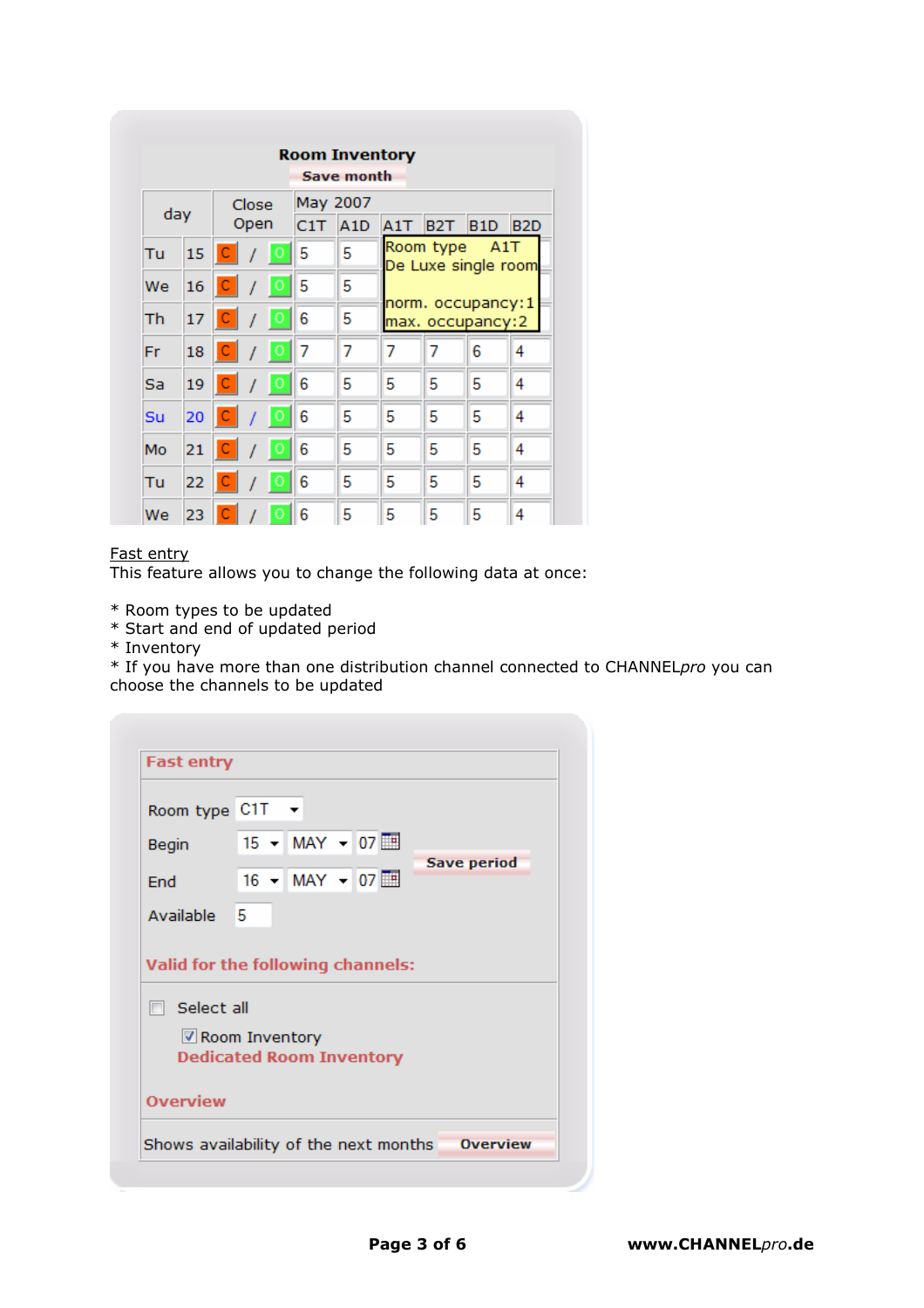Again do not forget to click on "save period" after changing the requested data!

**Save period** 

To get a view of all months, simply click on "overview"



#### Rates

Please click on the menu "rates"and you will be directed to the rates page. You will see the actual rate seasons for each rate level.



### Actual rates

| <b>Best Available Rate</b><br>Rates |     |                  |    |     |            |                  |    |    |                  |   |    |                  | <b>Add new</b> |   |
|-------------------------------------|-----|------------------|----|-----|------------|------------------|----|----|------------------|---|----|------------------|----------------|---|
| Rooms                               | C1T | A <sub>1</sub> D |    | A1T |            | B <sub>2</sub> T |    |    | B <sub>1</sub> D |   |    | B <sub>2</sub> D |                |   |
| Period                              |     |                  |    |     |            |                  |    |    |                  |   |    |                  |                | 圃 |
| Y07-18MAY07                         | 60  | 60               | 65 |     | 95 100     | 70               | 80 | 70 | 0                | 0 | 50 | 50               | 50 2           |   |
| MAY07-31AUG07                       | 60  | 60               |    |     | 65 100 120 | 70               | 80 | 70 | 0                | 0 | 60 | 60               | 60 2           |   |
| 01SEP07-31DEC07                     | 60  | 60               | 65 |     | 90 100     | 70               | 80 | 70 | 0                | 0 | 0  | 0                | 0 1            |   |

To change a rate season, please click on the date. For example:

19MAY07-31AUG07

**Update Rate Season** From 19  $\star$  MAY  $\star$  07 **III** To 31  $\star$  AUG  $\star$  07 **III Save period** Cancel Description  $\mathbf{g}$ **Select options** 人 83 暴 C1T 60 Valid for the following weekdays: A1D 60 65 Mo Tu We Th Fr Sa Su A1T 100 120  $\begin{array}{c|c|c|c|c|c} \hline \textbf{v} & \textbf{v} & \textbf{v} & \textbf{v} \\ \hline \textbf{v} & \textbf{v} & \textbf{v} & \textbf{v} & \textbf{v} \\ \hline \end{array}$ **B2T** 70 80 **B1D** 70  $\overline{\mathbf{0}}$  $\overline{\mathbf{0}}$  $\overline{\mathbf{0}}$ Valid for the following channels:  $\overline{0}$ **B2D** 60 60 60  $\Box$  Select all Arrival possible  $Q \nsubseteq$  Best Available Rate 圃 Mo Tu We Th Fr Sa Su ■ Best Available Rate<br>■ RAC01 0000000  $\overline{2}$ Departure possible Mo Tu We Th Fr Sa Su 

You will then be directed to a detailed view.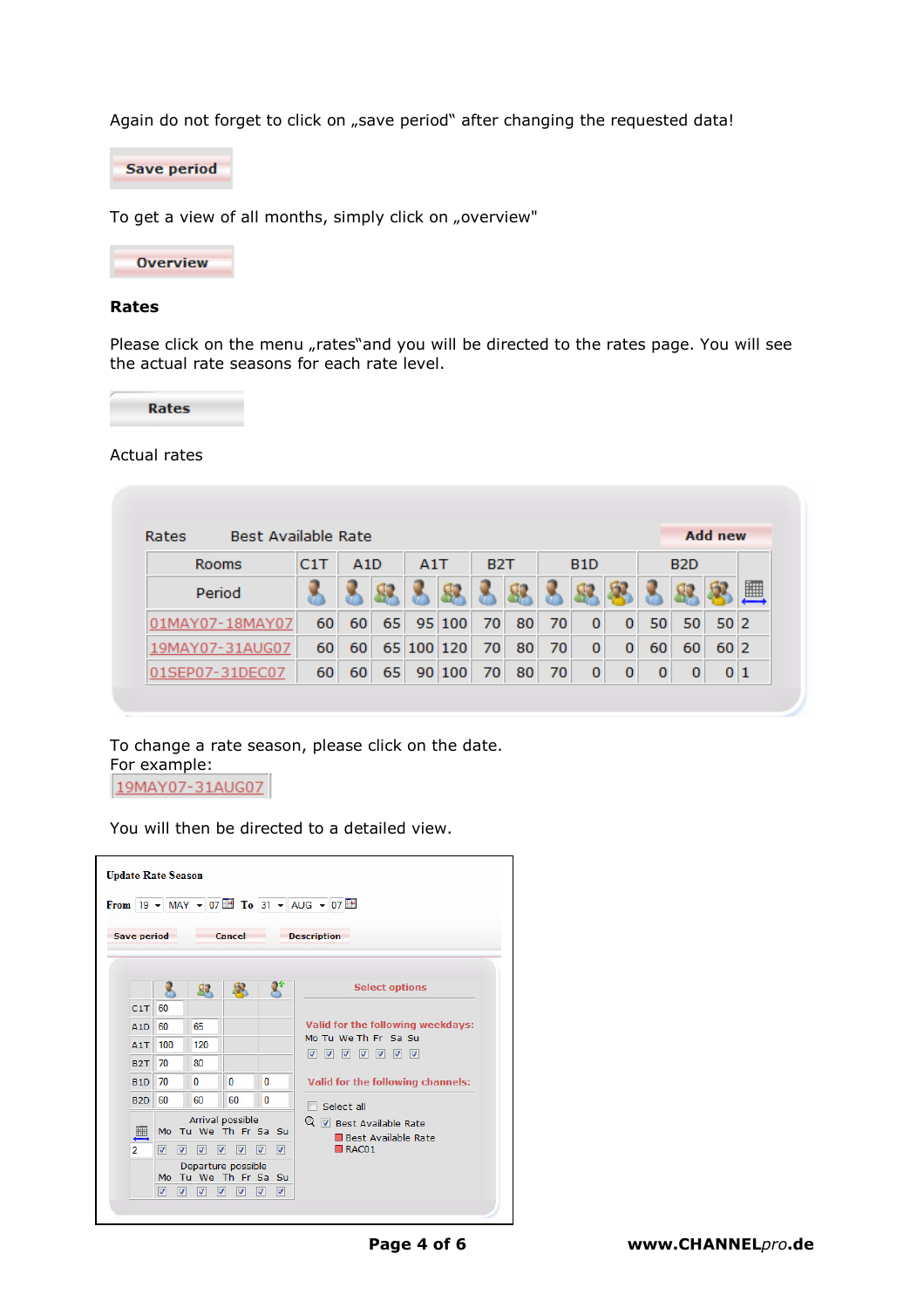In the detailed view you will be able to change the following settings:

- Rate per room type and occupancy
- Minimum stay
- Validity of the rate

# PLEASE Note:

- You cannot delete a rate season. It will be overwritten as soon as you have changed it.
- Quad rooms are displyed as triple with additional person. The inserted rate for the additional person is the additional markup not the complete rate. If the markup is "zero" then the Quad room rate is equal to the triple room rate.
- Again do not forget to click on "save period" after changing the requested data!